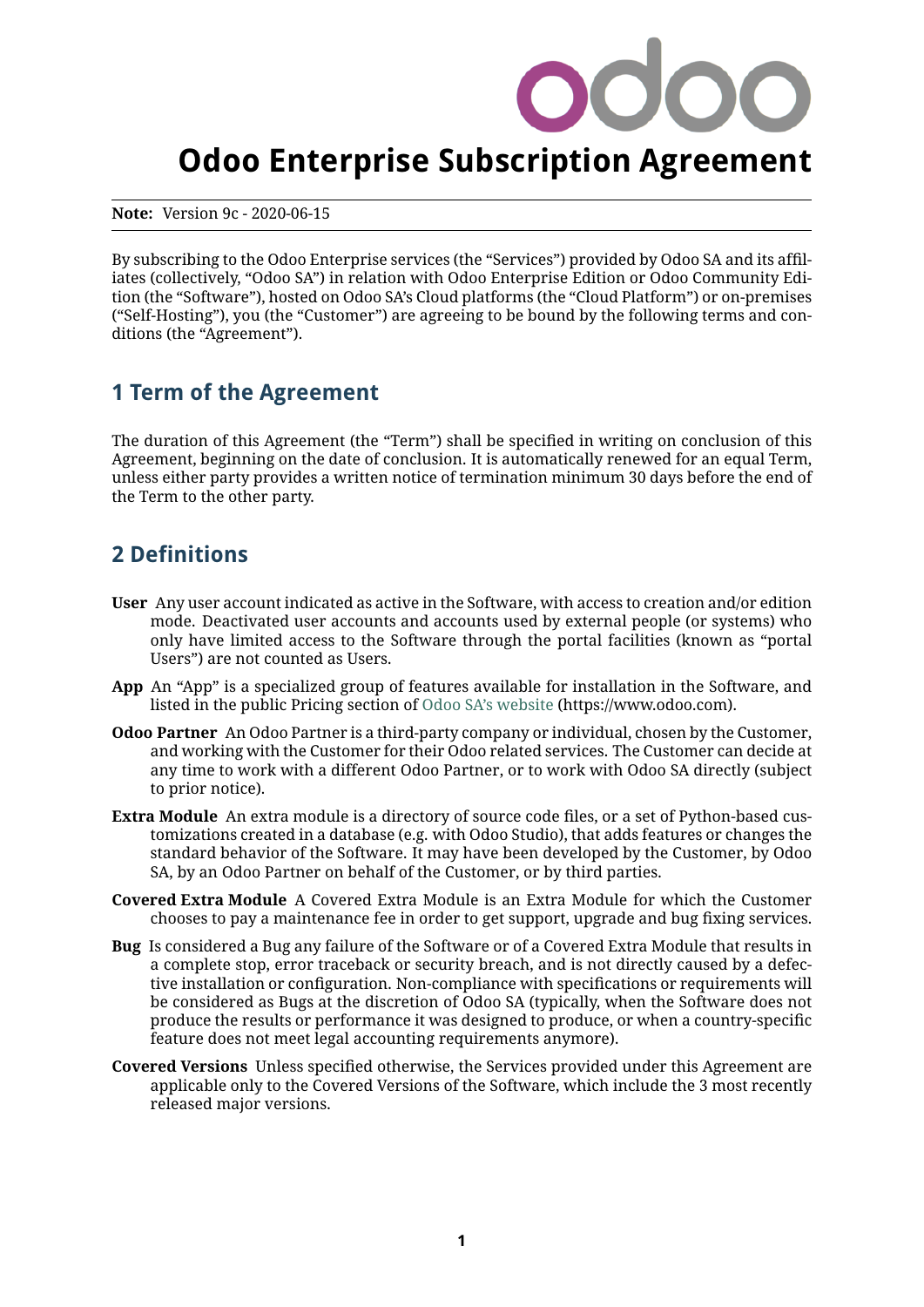# <span id="page-1-1"></span>**3 Access to the Software**

The Customer can use the Software hosted on the Cloud Platform, or choose the Self-Hosting option. The Cloud Platform is hosted and fully managed by Odoo SA, and accessed remotely by the Customer. With the Self-Hosting option, the Customer instead hosts the Software on computer systems of their choice, that are not under the control of Odoo SA.

For the duration of this Agreement, Odoo SA gives the Customer a non-exclusive, nontransferable license to use (execute, modify, execute after modification) the Odoo Enterprise Edition software, under the terms set forth in *[9 Appendix A: Odoo Enterprise Edition License](#page-8-0)*.

The Customer agrees to take all necessary measures to guarantee the unmodified execution of the part of the Software that verifies the validity of the Odoo Enterprise Edition usage and collects statistics for that purpose, including but not limited to the running of an instance, the number of Users, the installed Apps, and the number of lines of code of Covered Extra Modules.

Odoo SA commits not to disclose individual or named figures to third parties without the consent of the Customer, and to deal with all collected data in compliance with its official Privacy Policy, published at [https://www.odoo.com/privacy.](https://www.odoo.com/privacy)

Upon expiration or termination of this Agreement, this license is revoked immediately and the Customer agrees to stop using the Odoo Enterprise Edition software and the Cloud Platform.

Should the Customer breach the terms of this section, the Customer agrees to pay Odoo SA an extra fee equal to 300% of the applicable list price for the actual number of Users and installed Apps.

# **4 Services**

### <span id="page-1-0"></span>**4.1 Bug Fixing Service**

For the duration of this Agreement, Odoo SA commits to making all reasonable efforts to remedy any Bug of the Software and Covered Extra Modules submitted by the Customer through the appropriate channel (typically, the web form or phone numbers listed on [odoo.com/help](https://www.odoo.com/help) (https://www.odoo.com/help), or when working with an Odoo Partner, the channel provided by the partner), and to start handling such Customer submissions within 2 business days.

As soon as the Bug is fixed an appropriate remedy will be communicated to the Customer. If the Customer is using a Covered Version, they will not be asked to upgrade to a more recent Covered Version of the Software as a remedy to a Bug.

When a Bug is fixed in any Covered Version, Odoo SA commits to fixing the Bug in all more recent Covered Versions of the Software.

Both parties acknowledge that as specified in the license of the Software and in the *[7.3 Limitation](#page-7-0) [of Liability](#page-7-0)* section of this Agreement, Odoo SA cannot be held liable for Bugs in the Software or in Covered Extra Modules.

### **4.2 Security Updates Service**

#### **Self-Hosting**

For the duration of this Agreement, Odoo SA commits to sending a "Security Advisory" to the Customer for any security Bug that is discovered in the Covered Versions of the Software (this excludes Extra Modules), at least 2 weeks before making the Security Advisory public, unless the Bug has already been disclosed publicly by a third party. Security Advisories include a complete description of the Bug, its cause, its possible impacts on the Customer's systems, and the corresponding remedy for each Covered Version.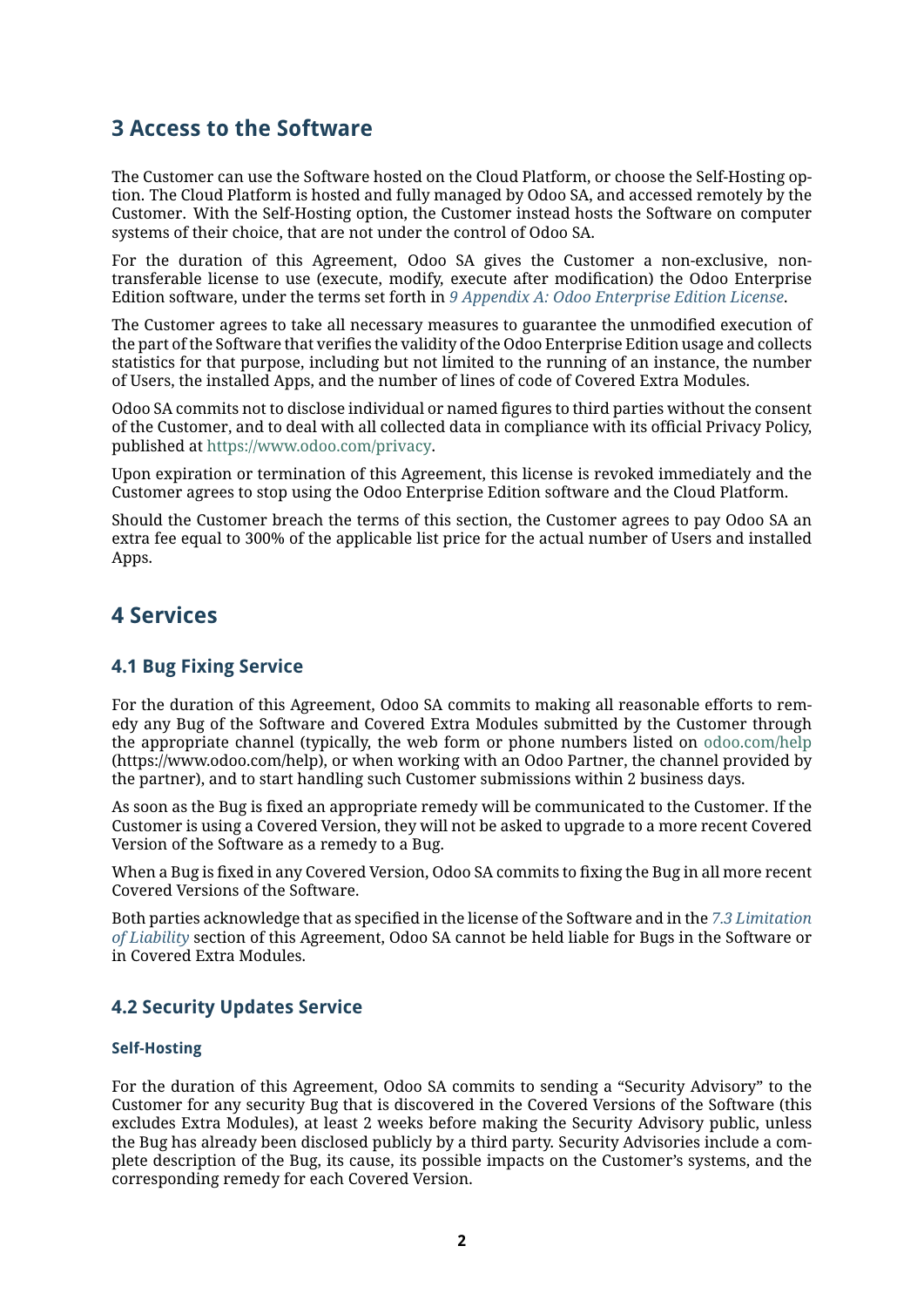The Customer understands that the Bug and the information in the Security Advisory must be treated as Confidential Information as described in *[6.4 Confidentiality](#page-5-0)* during the embargo period prior to the public disclosure.

#### **Cloud Platform**

Odoo SA commits to apply the security remedies for any security Bug discovered in a version of the Software hosted on the Cloud Platform, on all systems under its control, as soon as the remedy is available, without requiring any manual action of the Customer.

# **4.3 Upgrade Services**

#### **Upgrade Service for the Software**

For the duration of this Agreement, the Customer can submit upgrade requests through the appropriate channel (typically Odoo SA's upgrade service website), in order to convert a database of the Software from any version of the Software to a more recent Covered Version (the "Target Version").

For the Cloud Platform, upgrade requests are submitted directly from the control panel of the Cloud Platform, and do not require any data upload. For Self-Hosting, upgrade requests must include a copy of the Customer's database and the associated data (typically obtained from the Backup menu of the Software).

This service provided through an automated platform in order to allow the Customer to perform unattended upgrades once a previous version of the Customer's database has been successfully upgraded for a Covered Version.

The Upgrade Service is limited to the technical conversion and adaptation of the Customer's database to make it compatible with the Target Version, the correction of any Bug directly caused by the upgrade operation and not normally occurring in the Target Version, and the conversion of the source code and data of Covered Extra Modules for the Target Version.

It is the responsibility of the Customer to verify and validate the upgraded database in order to detect Bugs, to analyze the impact of changes and new features implemented in the Target Version, and to convert and adapt for the Target Version any third-party extensions of the Software that were installed in the database before the upgrade (e.g. non-convered Extra Modules). The Customer may submit multiple upgrade requests for a database, until an acceptable result is achieved.

# **4.4 Cloud Hosting Services**

For the duration of this Agreement, when the Customer chooses to use the Cloud Platform, Odoo SA commits to providing at least the following services:

- Choice of multiple hosting regions (minimum 3: Europe, America, Asia/Pacific)
- Hosting in Tier-III data centers or equivalent, with 99.9% network uptime
- Grade A SSL (HTTPS) Encryption of communication
- Fully automated, verified backups, replicated in multiple regions
- Disaster Recovery Plan, tested regularly

The details of the Cloud Hosting Services are described on the Service Level Agreement page at [https://www.odoo.com/cloud-sla.](https://www.odoo.com/cloud-sla)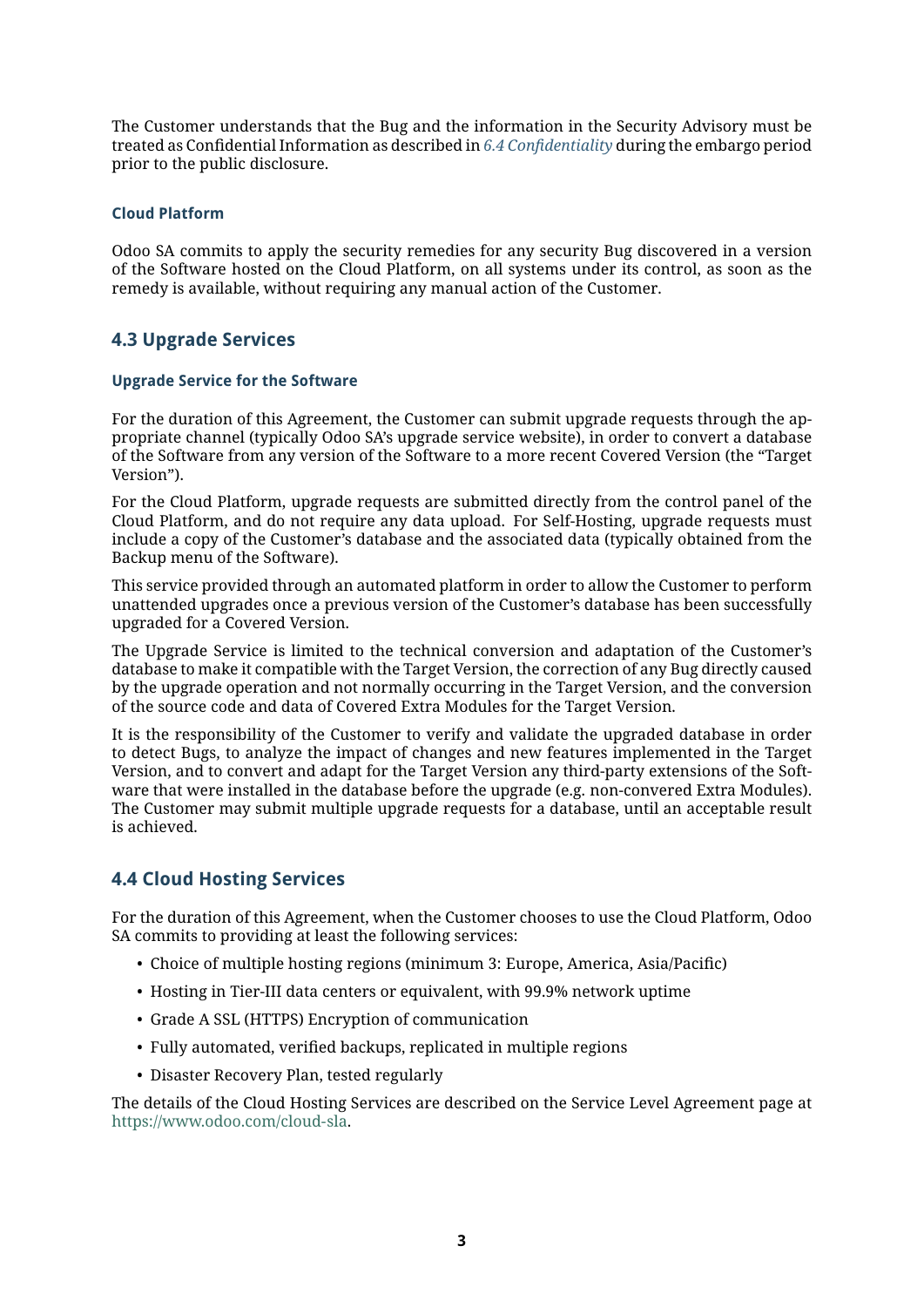# **4.5 Support Services**

#### **Scope**

For the duration of this Agreement, the Customer may open an unlimited number of support tickets free of charge, exclusively for questions regarding Bugs (see *[4.1 Bug Fixing Service](#page-1-0)*) or guidance with respect to the use of the standard features of the Software and Covered Extra Modules.

Other assistance requests, such as questions related to development or customizations may be covered through the purchase of a separate service agreement. In case it's not clear if a request is covered by this Agreement, the decision is at the discretion of Odoo SA.

#### **Availability**

Tickets can be submitted via the web form or phone numbers listed on [odoo.com/help](https://www.odoo.com/help) (https://www.odoo.com/help), or when working with an Odoo Partner, the channel provided by the partner, subject to local opening hours.

### **4.6 Working with an Odoo Partner**

For bug fixes, support and upgrade services, the Customer may either work with an Odoo Partner as the main point of contact, or work with Odoo SA directly.

If the Customer decides to work with an Odoo Partner, Odoo SA will subcontract services related to the Covered Extra Modules to the Odoo Partner, who becomes the main point of contact of the customer. The Odoo Partner may contact Odoo SA on behalf of the customer for second-level assistance with regard to standard features of the Software.

If the Customer decides to work with Odoo SA directly, services related to Covered Extra Modules are provided *if and only if* the Customer is hosted on the Odoo Cloud Platform.

# **5 Charges and Fees**

### <span id="page-3-0"></span>**5.1 Standard charges**

The standard charges for the Odoo Enterprise subscription and the Services are based on the number of Users and the installed Apps used by the Customer, and specified in writing at the conclusion of the Agreement.

When during the Term, the Customer has more Users or more installed Apps than specified at the time of conclusion of this Agreement, the Customer agrees to pay an extra fee equivalent to the applicable list price (at the beginning of the Term) for the additional Users or Apps, for the remainder of the Term.

In addition, services for Covered Extra Modules are charged based on the number of lines of code in these modules. When the Customer opts for the maintenance of Covered Extra Modules, the charge is a monthly fee of 16 $\epsilon$  per 100 lines of code (rounded up to the next hundred), unless otherwise specified in writing at the conclusion of the Agreement. Lines of code will be counted with the cloc command of the Software, and include all text lines in the source code of those modules, regardless of the programming language (Python, Javascript, XML, etc.), excluding blank lines, comment lines and files that are not loaded when installing or executing the Software.

When the Customer requests an upgrade, for each Covered Extra Module that has not been covered by a maintenance fee for the last 12 months, Odoo SA may charge a one-time extra fee of 16 $\epsilon$  per 100 lines of code, for each missing month of coverage.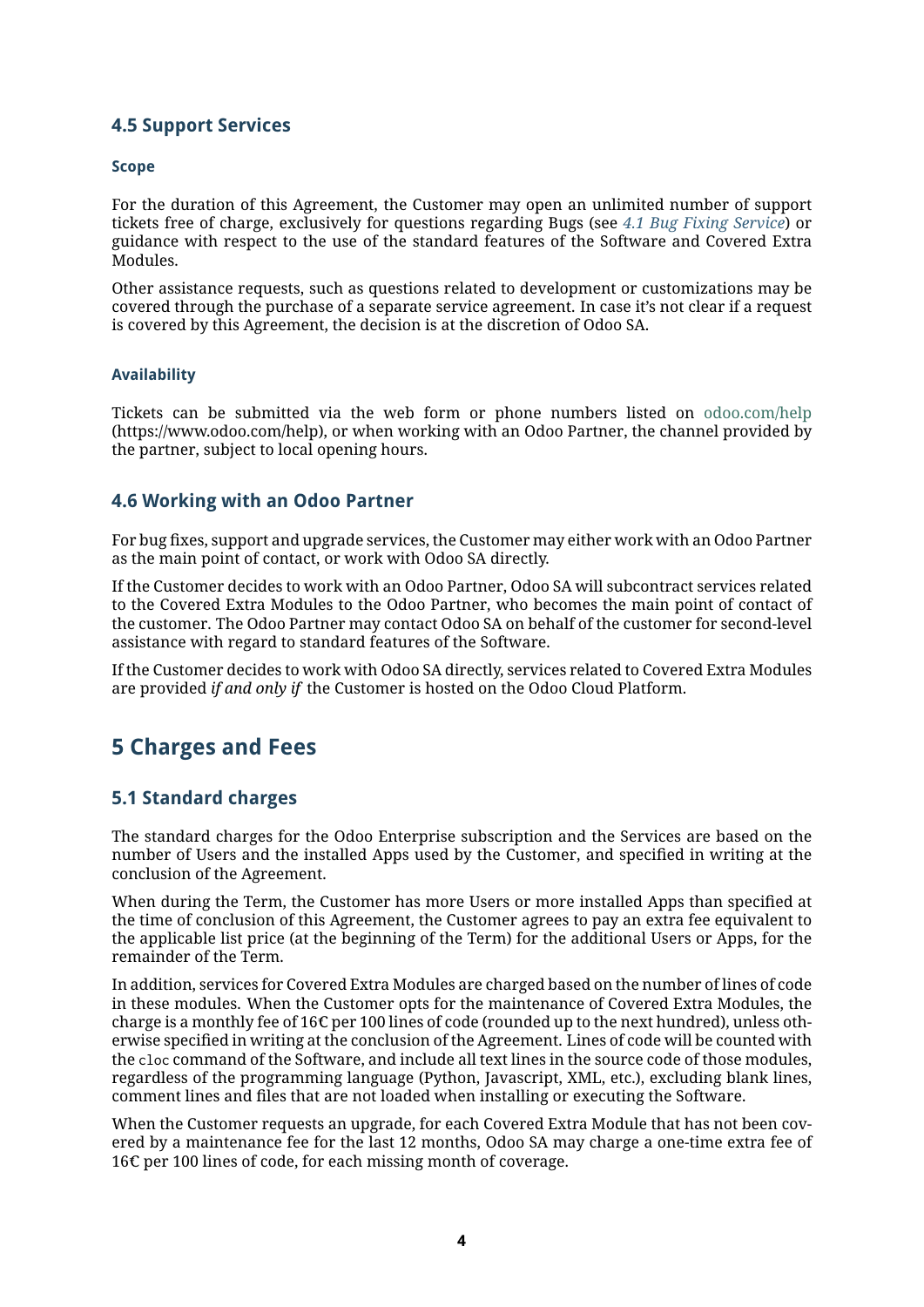## **5.2 Renewal charges**

Upon renewal as covered in section *[1 Term of the Agreement](#page-0-0)*, if the charges applied during the previous Term (excluding any "Initial User Discounts") are lower than the most current applicable list price, these charges will increase by up to 7%.

### **5.3 Taxes**

All fees and charges are exclusive of all applicable federal, provincial, state, local or other governmental taxes, fees or charges (collectively, "Taxes"). The Customer is responsible for paying all Taxes associated with purchases made by the Customer under this Agreement, except when Odoo SA is legally obliged to pay or collect Taxes for which the Customer is responsible.

# **6 Conditions of Services**

### **6.1 Customer Obligations**

The Customer agrees to:

- pay Odoo SA any applicable charges for the Services of the present Agreement, in accordance with the payment conditions specified at the signature of this contract ;
- immediately notify Odoo SA when their actual number of Users or their installed Apps exceed the numbers specified at the conclusion of the Agreement, and in this event, pay the applicable additional fee as described in section *[5.1 Standard charges](#page-3-0)*;
- take all measures necessary to guarantee the unmodified execution of the part of the Software that verifies the validity of the Odoo Enterprise Edition usage, as described in *[3 Access](#page-1-1) [to the Software](#page-1-1)* ;
- appoint 1 dedicated Customer contact person for the entire duration of the Agreement;
- provide written notice to Odoo SA 30 days before changing their main point of contact to work with another Odoo Partner, or to work with Odoo SA directly.

When the Customer chooses to use the Cloud Platform, the Customer further agrees to:

- take all reasonable measures to keep their user accounts secure, including by choosing a strong password and not sharing it with anyone else;
- make a reasonable use of the Hosting Services, to the exclusion of any illegal or abusive activities, and strictly observe the rules outlined in the Acceptable Use Policy published at [https://www.odoo.com/acceptable-use.](https://www.odoo.com/acceptable-use)

When the Customer chooses the Self-Hosting option, the Customer further agrees to:

- take all reasonable measures to protect Customer's files and databases and to ensure Customer's data is safe and secure, acknowledging that Odoo SA cannot be held liable for any data loss;
- grant Odoo SA the necessary access to verify the validity of the Odoo Enterprise Edition usage upon request (e.g. if the automatic validation is found to be inoperant for the Customer);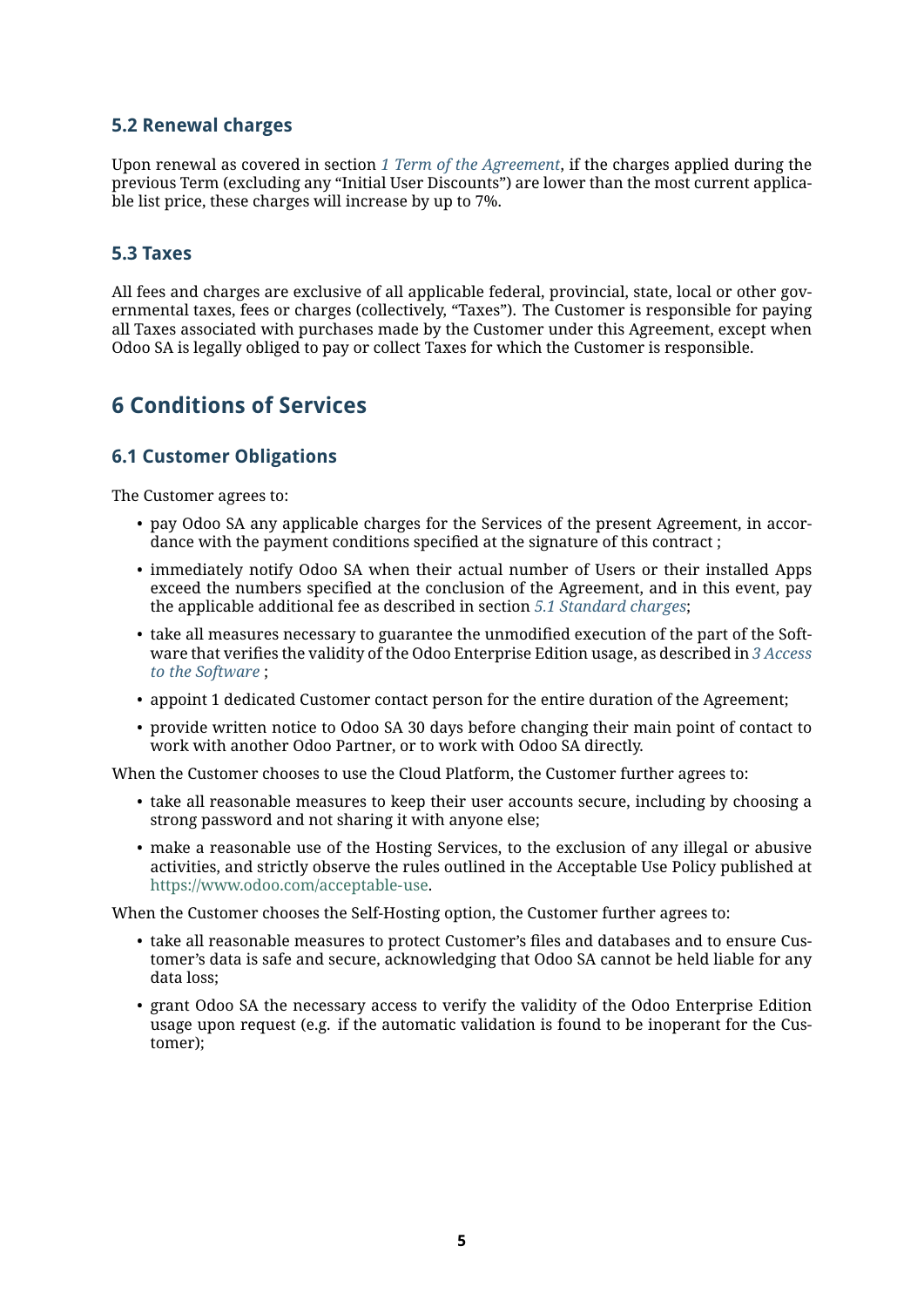# **6.2 No Soliciting or Hiring**

Except where the other party gives its consent in writing, each party, its affiliates and representatives agree not to solicit or offer employment to any employee of the other party who is involved in performing or using the Services under this Agreement, for the duration of the Agreement and for a period of 12 months from the date of termination or expiration of this Agreement. In case of any breach of the conditions of this section that leads to the termination of said employee toward that end, the breaching party agrees to pay to the other party an amount of EUR ( $\epsilon$ ) 30 000.00 (thirty thousand euros).

# **6.3 Publicity**

Except where notified otherwise in writing, each party grants the other a non-transferable, nonexclusive, royalty free, worldwide license to reproduce and display the other party's name, logos and trademarks, solely for the purpose of referring to the other party as a customer or supplier, on websites, press releases and other marketing materials.

# <span id="page-5-0"></span>**6.4 Confidentiality**

**Definition of "Confidential Information":** All information disclosed by a party (the "Disclosing Party") to the other party (the "Receiving Party"), whether orally or in writing, that is designated as confidential or that reasonably should be understood to be confidential given the nature of the information and the circumstances of disclosure. In particular any information related to the business, affairs, products, developments, trade secrets, know-how, personnel, customers and suppliers of either party should be regarded as confidential.

For all Confidential Information received during the Term of this Agreement, the Receiving Party will use the same degree of care that it uses to protect the confidentiality of its own similar Confidential Information, but not less than reasonable care.

The Receiving Party may disclose Confidential Information of the Disclosing Party to the extent compelled by law to do so, provided the Receiving Party gives the Disclosing Party prior notice of the compelled disclosure, to the extent permitted by law.

### **6.5 Data Protection**

**Definitions** "Personal Data", "Controller", "Processing" take the same meanings as in the Regulation (EU) 2016/679 and the Directive 2002/58/EC, and any regulation or legislation that amends or replaces them (hereafter referred to as "Data Protection Legislation")

#### **Processing of Personal Data**

The parties acknowledge that the Customer's database may contain Personal Data, for which the Customer is the Controller. This data will be processed by Odoo SA when the Customer instructs so, by using any of the Services that require a database (e.g. the Cloud Hosting Services or the Database Upgrade Service), or if the Customer transfers their database or a part of their database to Odoo SA for any reason pertaining to this Agreement.

This processing will be performed in conformance with Data Protection Legislation. In particular, Odoo SA commits to:

• (a) only process the Personal Data when and as instructed by the Customer, and for the purpose of performing one of the Services under this Agreement, unless required by law to do so, in which case Odoo SA will provide prior notice to the Customer, unless the law forbids it ;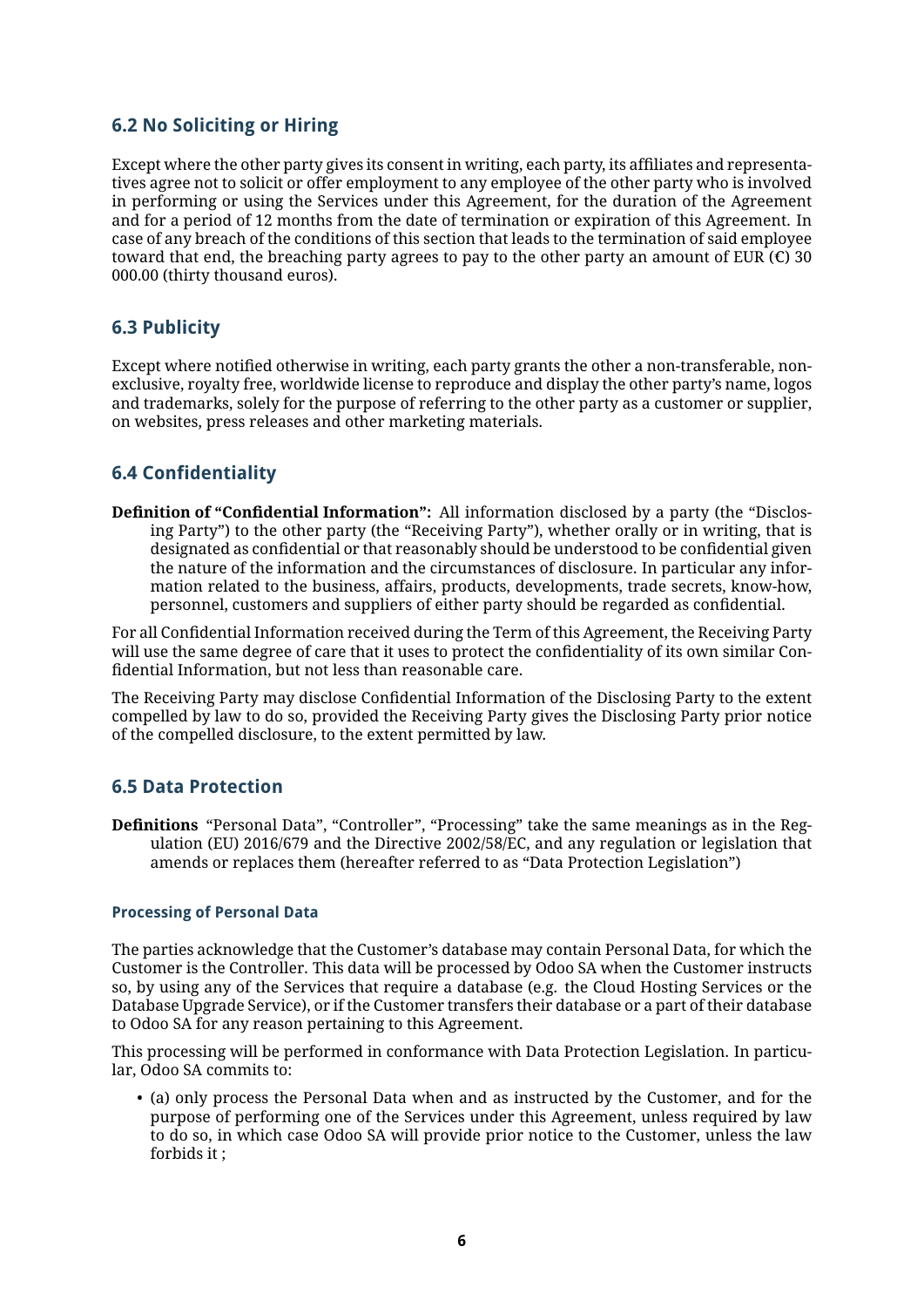- (b) ensure that all persons within Odoo SA authorised to process the Personal Data have committed themselves to confidentiality ;
- (c) implement and maintain appropriate technical and organizational measures to protect the Personal Data against unauthorized or unlawful processing and against accidental loss, destruction, damage, theft, alteration or disclosure ;
- (d) forward promptly to the Customer any Data Protection request that was submitted to Odoo SA with regard to the Customer's database ;
- (e) notify the Customer promptly upon becoming aware of and confirming any accidental, unauthorized, or unlawful processing of, disclosure of, or access to the Personal Data ;
- (f) notify the Customer if the processing instructions infringe applicable Data Protection Legislation, in the opinion of Odoo SA;
- (g) make available to the Customer all information necessary to demonstrate compliance with the Data Protection Legislation, allow for and contribute reasonably to audits, including inspections, conducted or mandated by the Customer;
- (h) permanently delete all copies of the Customer's database in possession of Odoo SA, or return such data, at the Customer's choice, upon termination of this Agreement, subject to the delays specified in Odoo SA's [Privacy Policy](https://www.odoo.com/privacy) (https://www.odoo.com/privacy) ;

With regard to points (d) to (f), the Customer agrees to provide Odoo SA with accurate contact information at all times, as necessary to notify the Customer's Data Protection responsible.

#### **Subprocessors**

The Customer acknowledges and agrees that in order to provide the Services, Odoo SA may use third-party service providers (Subprocessors) to process Personal Data. Odoo SA commits to only use Subprocessors in compliance with Data Protection Legislation. This use will be covered by a contract between Odoo SA and the Subprocessor that provides guarantees to that effect. Odoo SA's Privacy Policy, published at <https://www.odoo.com/privacy> provides up-to-date information regarding the names and purposes of Subprocessors currently in use by Odoo SA for the execution of the Services.

# **6.6 Termination**

In the event that either Party fails to fulfill any of its obligations arising herein, and if such breach has not been remedied within 30 calendar days from the written notice of such breach, this Agreement may be terminated immediately by the non-breaching Party.

Further, Odoo SA may terminate the Agreement immediately in the event the Customer fails to pay the applicable fees for the Services within 21 days following the due date specified on the corresponding invoice, and after minimum 3 reminders.

**Surviving Provisions:** The sections "*[6.4 Confidentiality](#page-5-0)*", "*[7.2 Disclaimers](#page-7-1)*", "*[7.3 Limitation of Li](#page-7-0)[ability](#page-7-0)*", and "*[8 General Provisions](#page-8-1)*" will survive any termination or expiration of this Agreement.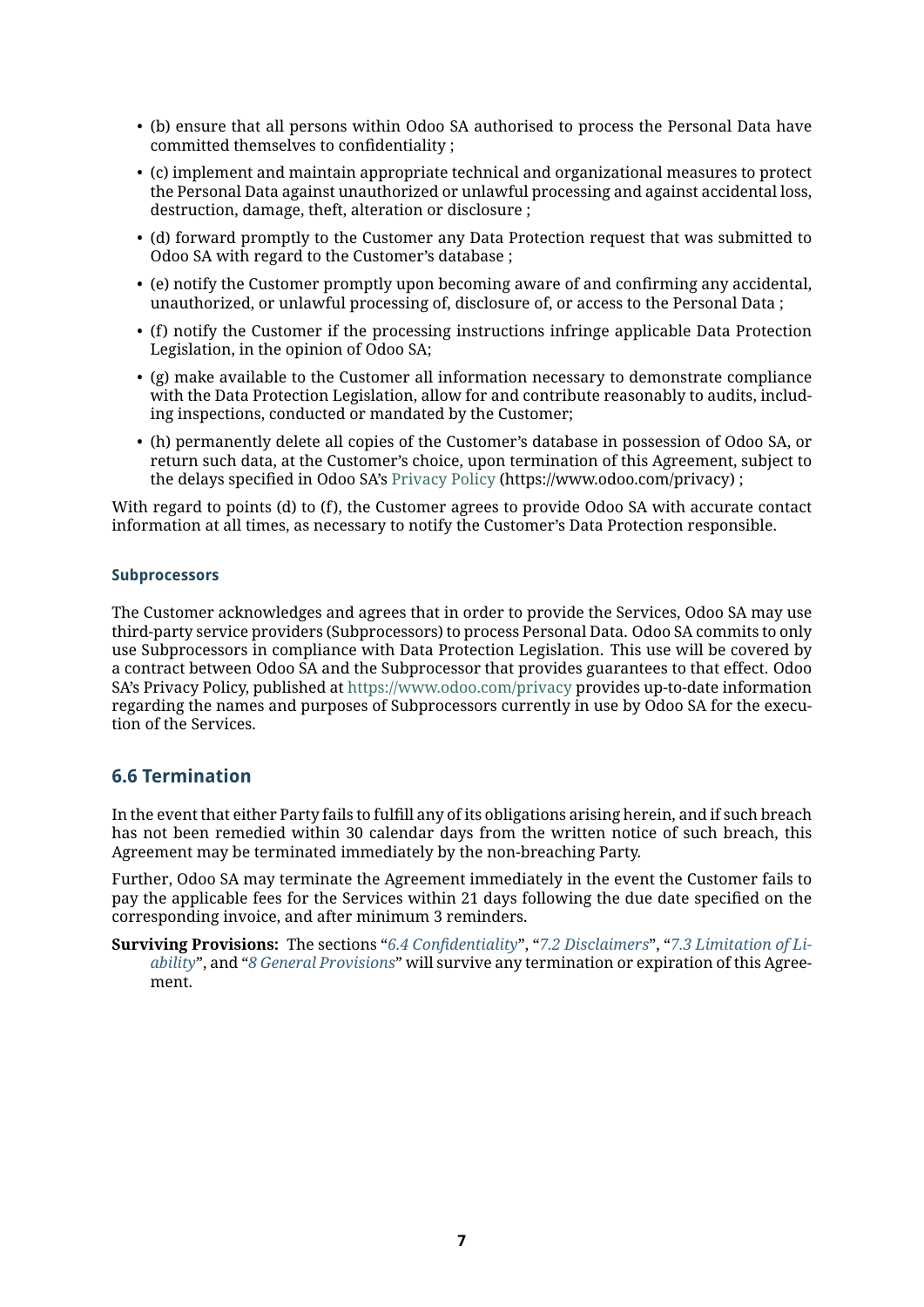# **7 Warranties, Disclaimers, Liability**

# **7.1 Warranties**

Odoo SA owns the copyright or an equivalent<sup>[1](#page-7-2)</sup> on 100% of the code of the Software, and confirms that all the software libraries required to use the Software are available under a licence compatible with the licence of the Software.

For the duration of this Agreement, Odoo SA commits to using commercially reasonable efforts to execute the Services in accordance with the generally accepted industry standards provided that:

- the Customer's computing systems are in good operational order and, for Self-Hosting, that the Software is installed in a suitable operating environment;
- the Customer provides adequate troubleshooting information and, for Self-Hosting, any access that Odoo SA may need to identify, reproduce and address problems;
- all amounts due to Odoo SA have been paid.

The Customer's sole and exclusive remedy and Odoo SA's only obligation for any breach of this warranty is for Odoo SA to resume the execution of the Services at no additional charge.

# <span id="page-7-1"></span>**7.2 Disclaimers**

Except as expressly provided herein, neither party makes any warranty of any kind, whether express, implied, statutory or otherwise, and each party specifically disclaims all implied warranties, including any implied warranty of merchantability, fitness for a particular purpose or non-infringement, to the maximum extent permitted by applicable law.

Odoo SA does not warrant that the Software complies with any local or international law or regulations.

# <span id="page-7-0"></span>**7.3 Limitation of Liability**

To the maximum extent permitted by law, the aggregate liability of each party together with its affiliates arising out of or related to this Agreement will not exceed 50% of the total amount paid by the Customer under this Agreement during the 12 months immediately preceding the date of the event giving rise to such claim. Multiple claims shall not enlarge this limitation.

In no event will either party or its affiliates be liable for any indirect, special, exemplary, incidental or consequential damages of any kind, including but not limited to loss of revenue, profits, savings, loss of business or other financial loss, costs of standstill or delay, lost or corrupted data, arising out of or in connection with this Agreement regardless of the form of action, whether in contract, tort (including strict negligence) or any other legal or equitable theory, even if a party or its affiliates have been advised of the possibility of such damages, or if a party or its affiliates' remedy otherwise fails of its essential purpose.

<span id="page-7-2"></span><sup>1</sup> External contributions are covered by a [Copyright License Agreement](https://www.odoo.com/cla) (https://www.odoo.com/cla) that provides a permanent, free and irrevocable, copyright and patent licence to Odoo SA.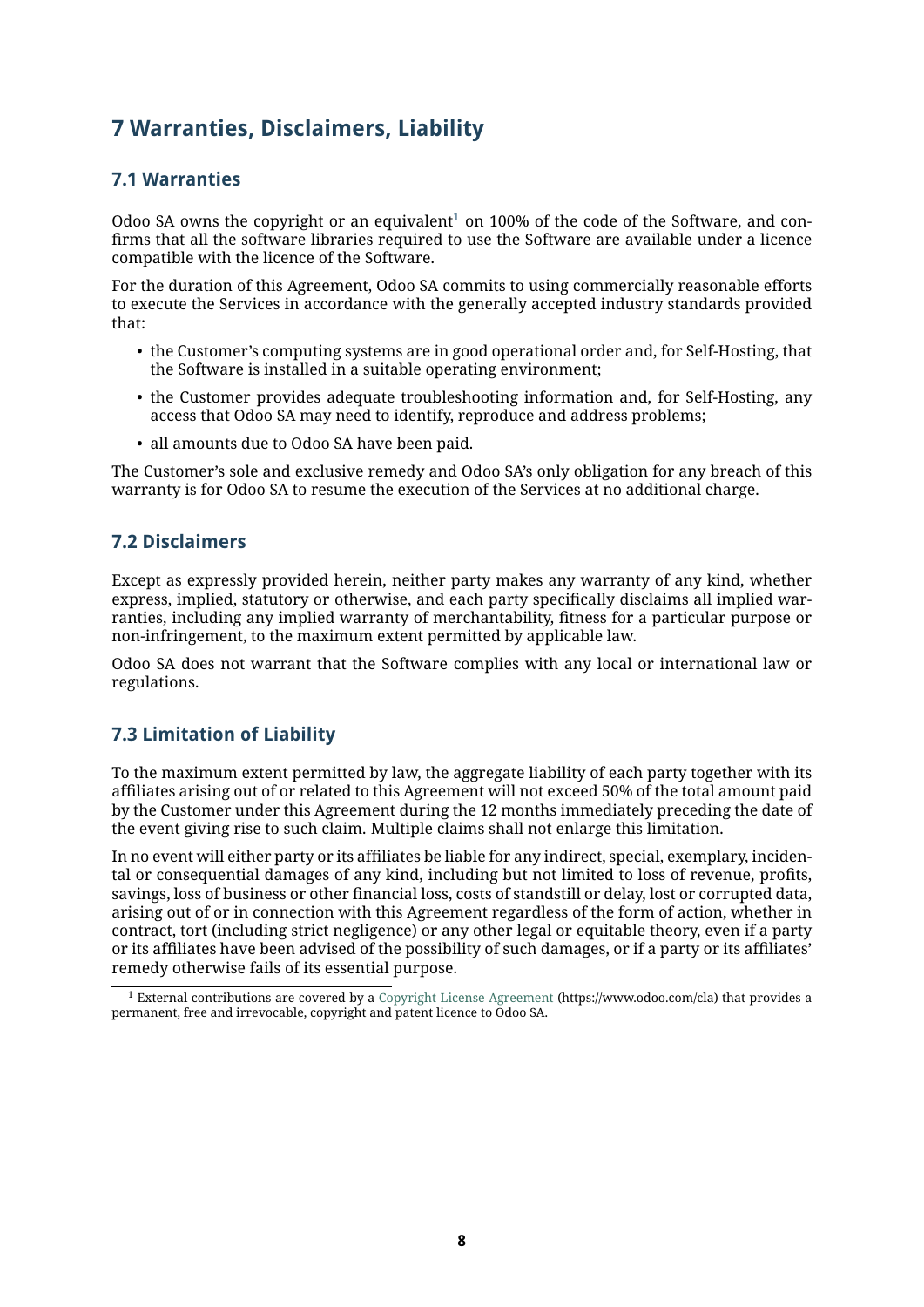### **7.4 Force Majeure**

Neither party shall be liable to the other party for the delay in any performance or failure to render any performance under this Agreement when such failure or delay finds its cause in a case of *force majeure*, such as governmental regulations, fire, strike, war, flood, accident, epidemic, embargo, appropriation of plant or product in whole or in part by any government or public authority, or any other cause or causes, whether of like or different nature, beyond the reasonable control of such party as long as such cause or causes exist.

# <span id="page-8-1"></span>**8 General Provisions**

### **8.1 Governing Law**

This Agreement and all Customer orders will be subject to Belgian law. Any dispute arising out of or in connection with this Agreement or any Customer order will be subject to the exclusive jurisdiction of the Nivelles Business Court.

### **8.2 Severability**

In case any one or more of the provisions of this Agreement or any application thereof shall be invalid, illegal or unenforceable in any respect, the validity, legality and enforceability of the remaining provisions of this Agreement and any application thereof shall be in no way thereby affected or impaired. Both parties undertake to replace any invalid, illegal or unenforceable provision of this Agreement by a valid provision having the same effects and objectives.

# <span id="page-8-0"></span>**9 Appendix A: Odoo Enterprise Edition License**

Odoo Enterprise Edition is licensed under the Odoo Enterprise Edition License v1.0, defined as follows:

Odoo Enterprise Edition License v1.0 This software and associated files (the "Software") can only be used (executed, modified, executed after modifications) with a valid Odoo Enterprise Subscription for the correct number of users. With a valid Partnership Agreement with Odoo S.A., the above permissions are also granted, as long as the usage is limited to a testing or development environment. You may develop Odoo modules based on the Software and distribute them under the license of your choice, provided that it is compatible with the terms of the Odoo Enterprise Edition License (For example: LGPL, MIT, or proprietary licenses similar to this one). You may use Odoo modules published under any license along with the Software, provided that their license is compatible with the terms of the Odoo Enterprise License (Including, but not limited to, any module published on the Odoo Apps Store on odoo.com/apps) It is forbidden to publish, distribute, sublicense, or sell copies of the Software or modified copies of the Software. The above copyright notice and this permission notice must be included in all copies or substantial portions of the Software.

(continues on next page)